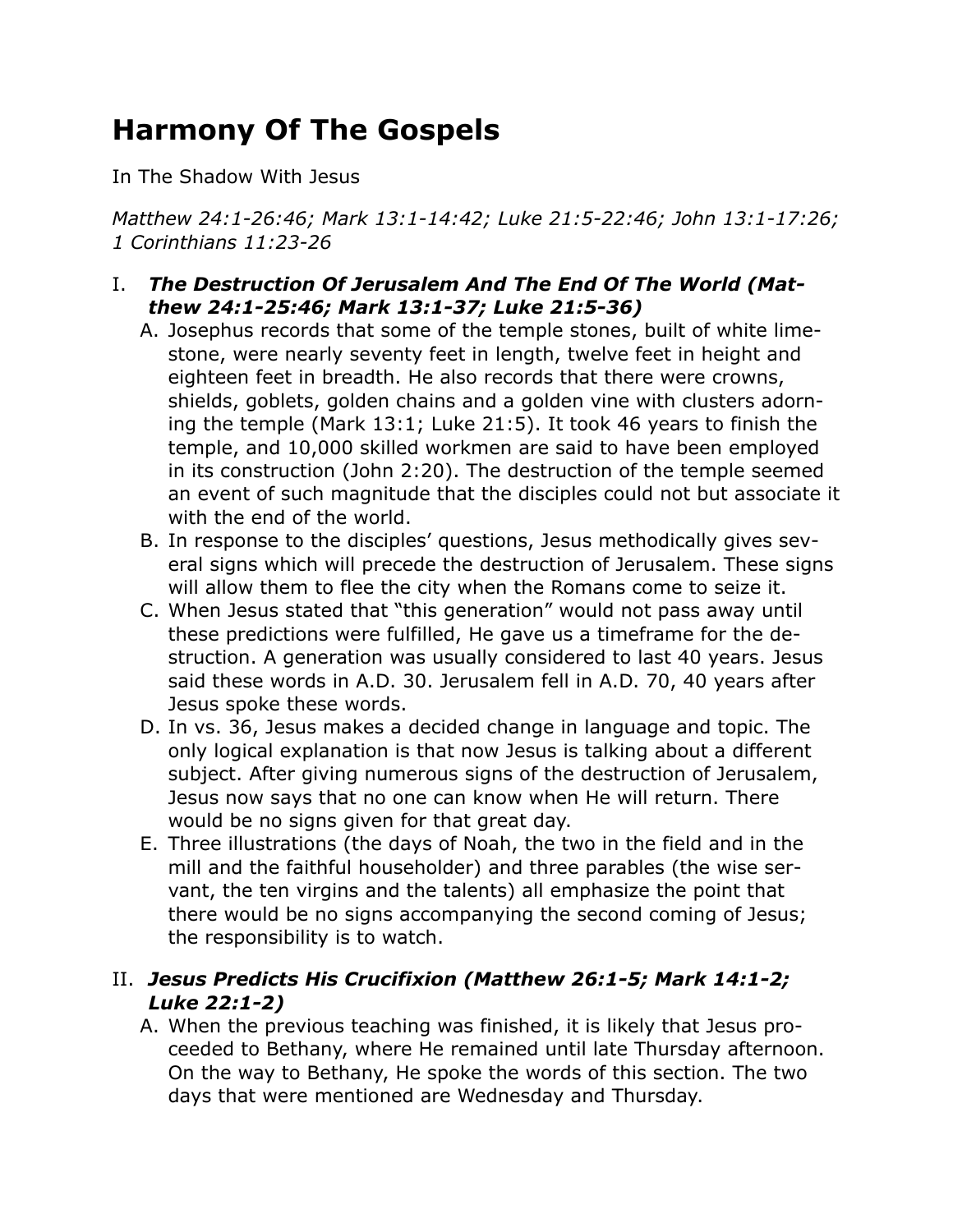- B. The court where they met was the open space enclosed by the palace of the high priest. Caiaphas had been appointed high priest in A.D. 26. Ishmael, Eleazar and Simon held the office between the deposition of Annas and the appointment of Caiaphas (Josephus, *Antiquities*, 18.2.2).
- C. They knew that there were many at the feast from Galilee and other sections of the country where Jesus ministered; and, judging by the demonstration made at the triumphal entry, they felt that there were plenty to take arms in Jesus' behalf.
- D. The betrayal of Judas allowed the chief priests, scribes and elders to take Jesus privately during the feast. If He had to be arrested publicly, then it was better to postpone His apprehension until after the feast.

### III. *Judas Bargains With The Rulers To Betray Jesus (Matthew 26:14-16; Mark 14:10-11; Luke 22:3-6)*

- A. All the gospels speak of Judas's important role in Jesus' death but none explains what motives prompted his treachery. Like most human motives, his were mixed and doubtless included greed and jealousy combined with deep disappointment that Jesus was not acting like the Messiah he had expected.
- B. There had been coined shekels since the time of Simeon, or 143 B.C., before that, money was weighed. It is likely that the term "weighed" survived the practice and became a synonym or equivalent for "paid."
- C. They "covenanted with him for thirty pieces of silver," calling to mind Zechariah 11:12, to which Matthew will return in 27:3-10. In Zechariah 11, thirty pieces of silver is a paltry amount -- the value of a slave accidentally gored to death by an ox (Exodus 21:32). That Jesus is lightly esteemed is reflected not only in His betrayal but also in the low sum agreed on by Judas and the chief priests.
- D. Judas bargained on Tuesday night and fulfilled his contract on Thursday night. However, as the Jews reckoned time, he agreed in the beginning of Wednesday and fulfilled his agreement on the beginning of Friday.

# IV. *The Preparation Of The Passover Feast (Matthew 26:17-19; Mark 14:12-16; Luke 22:7-13)*

A. The feast of unleavened bread began on the fifteenth of Nisan, and lasted seven days, but this was the fourteenth of Nisan, the day on which the paschal lamb was slain. However, it was common to blend the slaying of the passover lamb, the passover feast and the feast of unleavened bread, and to look upon all three as one great festival, and to use the names passover and unleavened bread interchangeably to describe the entire eight days.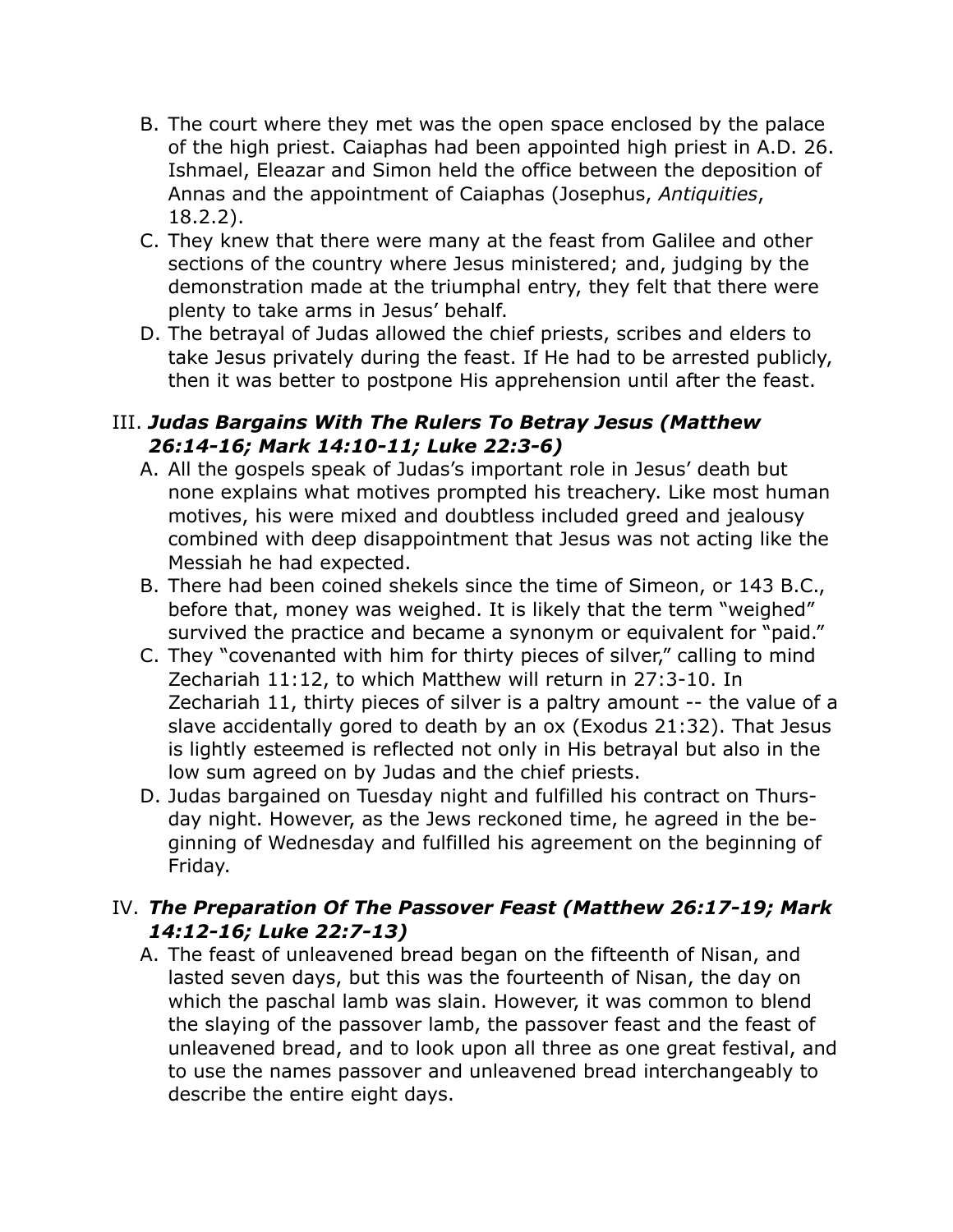- B. The passover required a lot of preparation. The lamb had to be slain in the temple and roasted, and unleavened loaves, wine and bitter herbs had to be purchased. On top of all of this, a room must also be secured.
- C. It was customary for the residents of Jerusalem to open their houses for guests during this feast, and therefore Jesus might have presumed on the hospitality of almost any one, but the probability is that the man to whom He sent this message was a friend or at least an owner of a house with whom Jesus had made previous arrangements.
- D. The "man bearing a pitcher of water" would easily be identified because customarily women, not men, carried water jars. He was to lead them to the house where the owner had a guest room. The upstairs room had what was necessary for the celebration: table, couches, cushions, etc. This whole episode demonstrated the divine foreknowledge of Jesus.

# V. *Jesus Partakes Of The Passover Feast With The Twelve Apostles (Matthew 26:20; Luke 22:14-16, 24-30)*

- A. The law required that the passover lamb be slain "between the evenings." The Jews reckoned the two evenings as from three o'clock to sunset, and from sunset to nine o'clock, which was the end of the first watch. It must have been about sundown or shortly afterward when Jesus and His disciples sat down to the feast.
- B. The Passover meal could not be eaten until after sundown; and for those living within Palestine, it had to be eaten inside Jerusalem or not at all. That is why we find Jesus reclining at a table in a room in the city "when even was come."
- C. Jesus desired to keep with His disciples this last type which stood so close to what is typified. It was a feast commemorating a great deliverance from death through the sacrifice of a lamb, and the real sacrifice and deliverance of which it was typical were about to be fulfilled in the unfolding of His crucifixion.
- D. Luke brings out the parallelism between the passover and the Lord's supper. Each consisted in eating followed by drinking, and the closeness of the parallel is emphasized by the use of almost the same words with regard to the cup. The passover was typical of the Lord's suffering before the event, and the Lord's supper is typical of the same after the event.
- E. The statements of Jesus were misunderstood by the apostles. They thought that Jesus was about to set up His kingdom, and began at once to contend for the prominent places. Jesus rebuked this false ambition in much the same manner as He had previously.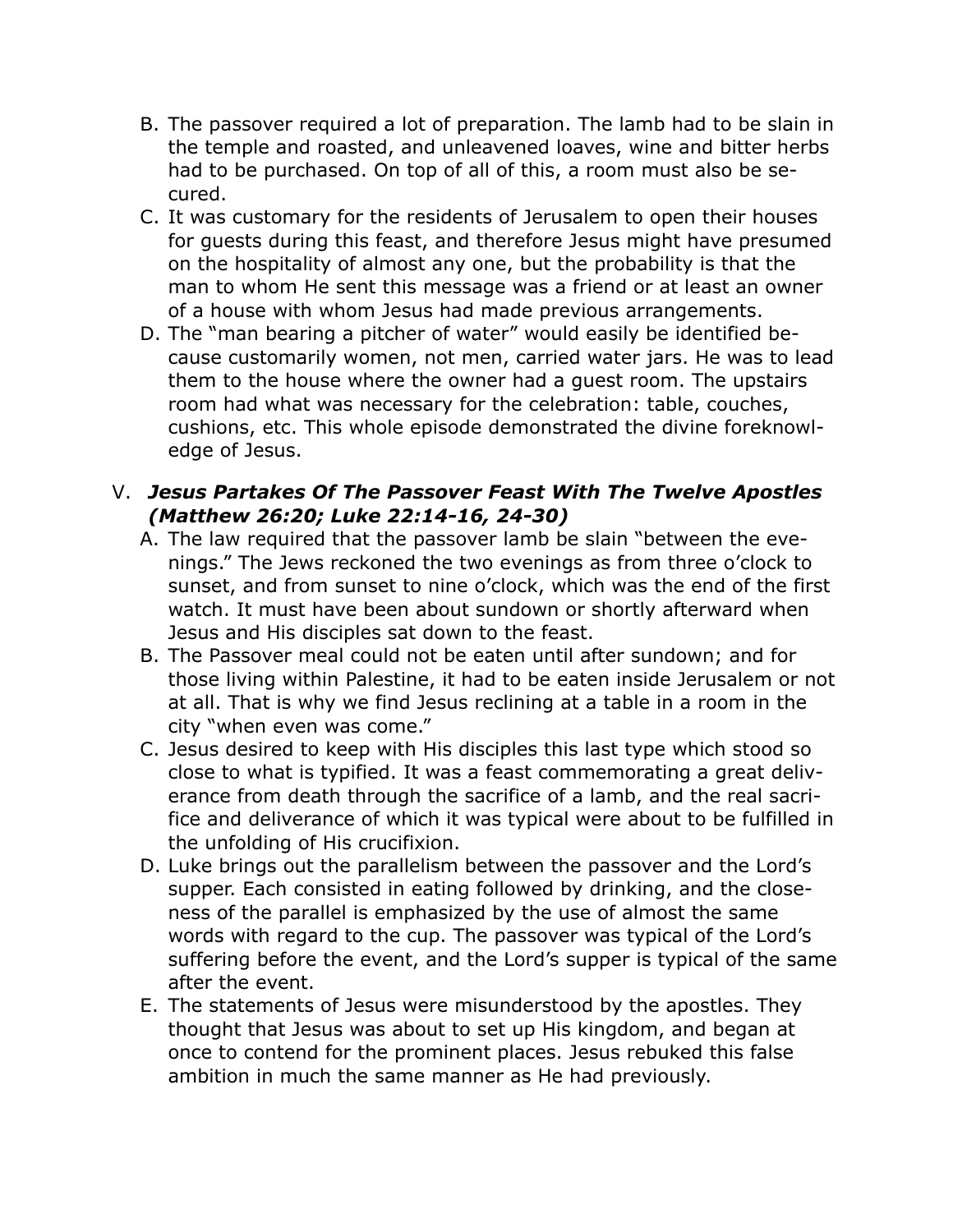F. The words concerning eating and drinking at the Lord's table refer to the ancient custom of bestowing honor and distinction (2 Samuel 9:7; 19:28), and indicate that the apostles, being about to participate in the Lord's condemnation and suffering, should in the end share His exaltation and its attendant joys.

# VI. *During The Passover Feast, Jesus Washes The Feet Of His Disciples (John 13:1-20)*

- A. The apparent discrepancy between Matthew, Mark and Luke with John's account is best explained by the loose way of speaking of the passover which was mentioned earlier. When Matthew, Mark and Luke speak of the passover they refer to the actual supper; when John speaks of the passover, he refers to the seven days' feast of unleavened bread which followed the actual passover supper. Jesus was put to death on the first day of the latter feast, and therefore John uses the festival to designate the time of the Lord's suffering and death.
- B. Jesus was about to perform an act of great humility so John prefaces it by stating that it was done in full knowledge of His threefold glory: 1) that all authority was committed to Him; 2) that by nature He was divine; and 3) that He was about to return to the divine exaltation which for our sakes He had laid aside (cf. Philippians 2:5-11).
- C. John narrates each of these acts in detail. To him they seem to be successive steps leading down to the depth of humility. They formed a great contrast to the self-seeking and ambitious spirit which the disciples had just manifested.
- D. Since Jesus spoke of the act as in some sense a license or token of permission to have "part" with him, Peter desired that his head and hands also might be included that he might fully have part with Christ.
- E. Jesus reminded him that a person, once bathed, needed to wash only his feet. "Ye are clean, but not all" gives the clue to its interpretation. One of the disciples had consistently refused Jesus' spiritual work. The others, who had been loyal, though sometimes slow to understand, needed only occasional correction.
- F. Since a servant is not greater than his lord he should not be ashamed to do what his lord does. It was be noted that Jesus did not institute foot washing; He found it already a familiar custom of the land, and merely used it as an appropriate way of showing the proper spirit of humility.
- G. Jesus wanted to point out the course of Judas so that His foreknowledge of his actions would strengthen their faith in the fact that He was the Messiah. He also did not want the betrayal of Judas to shake their confidence in Him.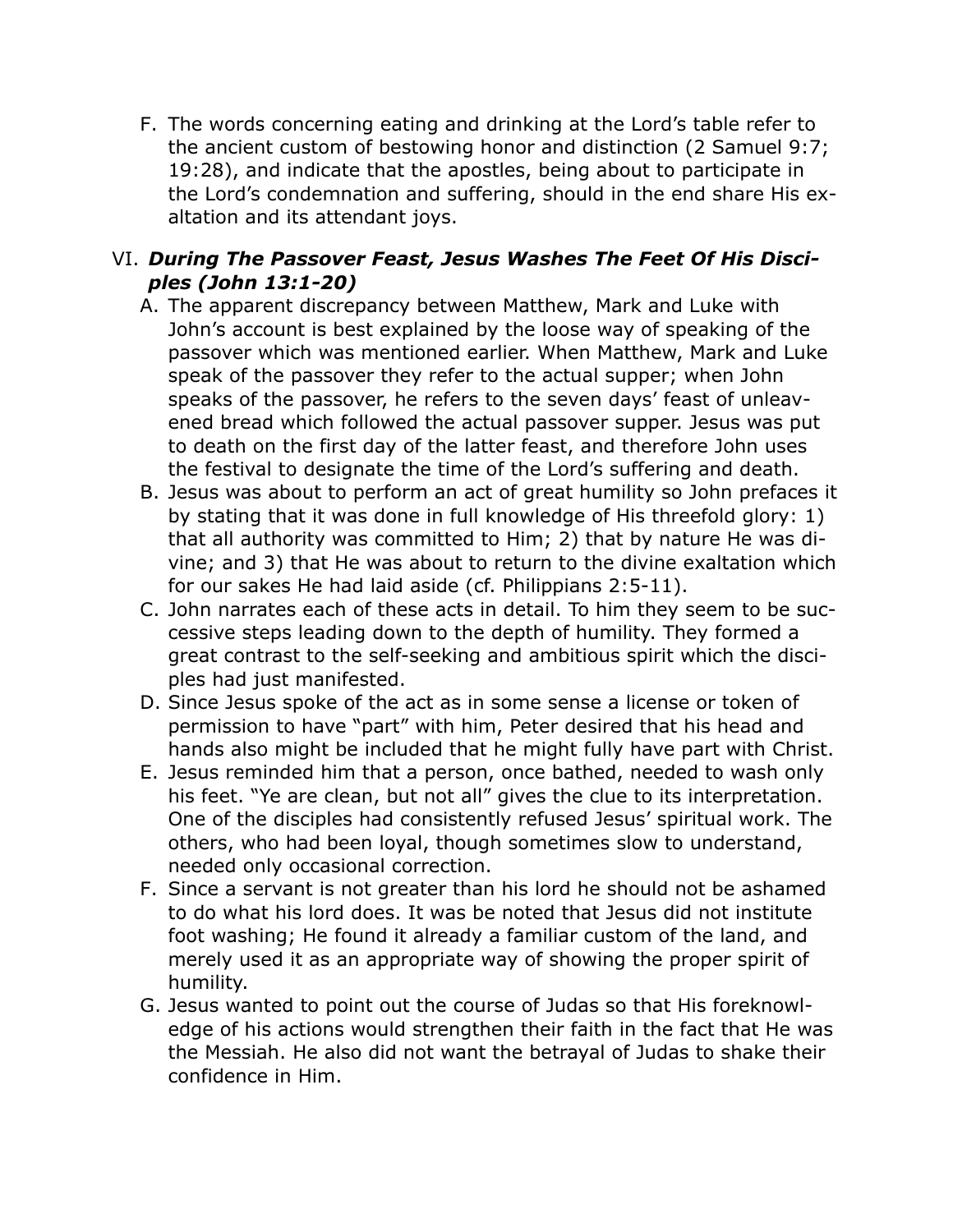#### VII.*Jesus Points Out Judas As The Betrayer At The Passover Feast (Matthew 26:21-25; Mark 14:17-21; Luke 22:21-23; John 13:21-30)*

- A. When Jesus used the word "betray" He revealed to Judas that He had perfect knowledge of the peculiar crime he was about to commit. That the Lord would be betrayed was sorrow enough, but that one of the twelve would do the deed was an added grief.
- B. Jesus' point is that the betrayer is a friend, someone close, someone sharing the common dish, thus heightening the enormity of the betrayal. According to Oriental custom, knives and forks were not used. If the main course, the roast lamb, was being eaten, the "bowl" would contain herbs and a fruit puree, which would be scooped out with bread. The woe pronounced upon Judas was not a vindication or vengeful wish; it is the solemn announcement of the divine judgment.
- C. It was a mark of special respect and courtesy to dip sop and hand it to a guest. Although Jesus plainly showed Judas to be the one betraying Him, Judas would not turn from His course. His exposure only hardened him and made him resign himself more fully to the influence of the devil. Jesus dismissed Judas with words which showed the manner in which the deed would be done.
- D. John's reference to making a purchase for the passover may seem corroborate the view that this last supper was held on the night preceding the passover (the beginning of Thursday). However, John probably referred to the feast on the evening of the first day of the festival of unleavened bread, which would be held the next day (the beginning of Saturday).

# VIII.*After the Departure Of Judas Jesus Warns The Disciples Against Desertion (Matthew 26:31-35; Luke 22:31-38; John 13:31-38)*

- A. The departure of Judas was the first step in the process of the Lord's crucifixion, and in this moment of its beginning Jesus exalts in the prospect of its end. Having just condemned the false pride and glory of men by washing His disciples' feet, Jesus rejoices that the true glory of God is about to be immediately manifested in Himself -- the glory of humility, love, service and self-sacrifice, which was realized to the utmost in the person of Jesus.
- B. When Jesus uses the terms of tenderness, "my little children," we see one of the marks of love referred to by John (John 13:1). The phrase is not found anywhere else in the gospels. In light of the upcoming events, Jesus looked upon His disciples as ones who were about to be made orphaned children.
- C. The scattering would take place after the return of the apostles to Galilee, and there after His resurrection Jesus would gather them together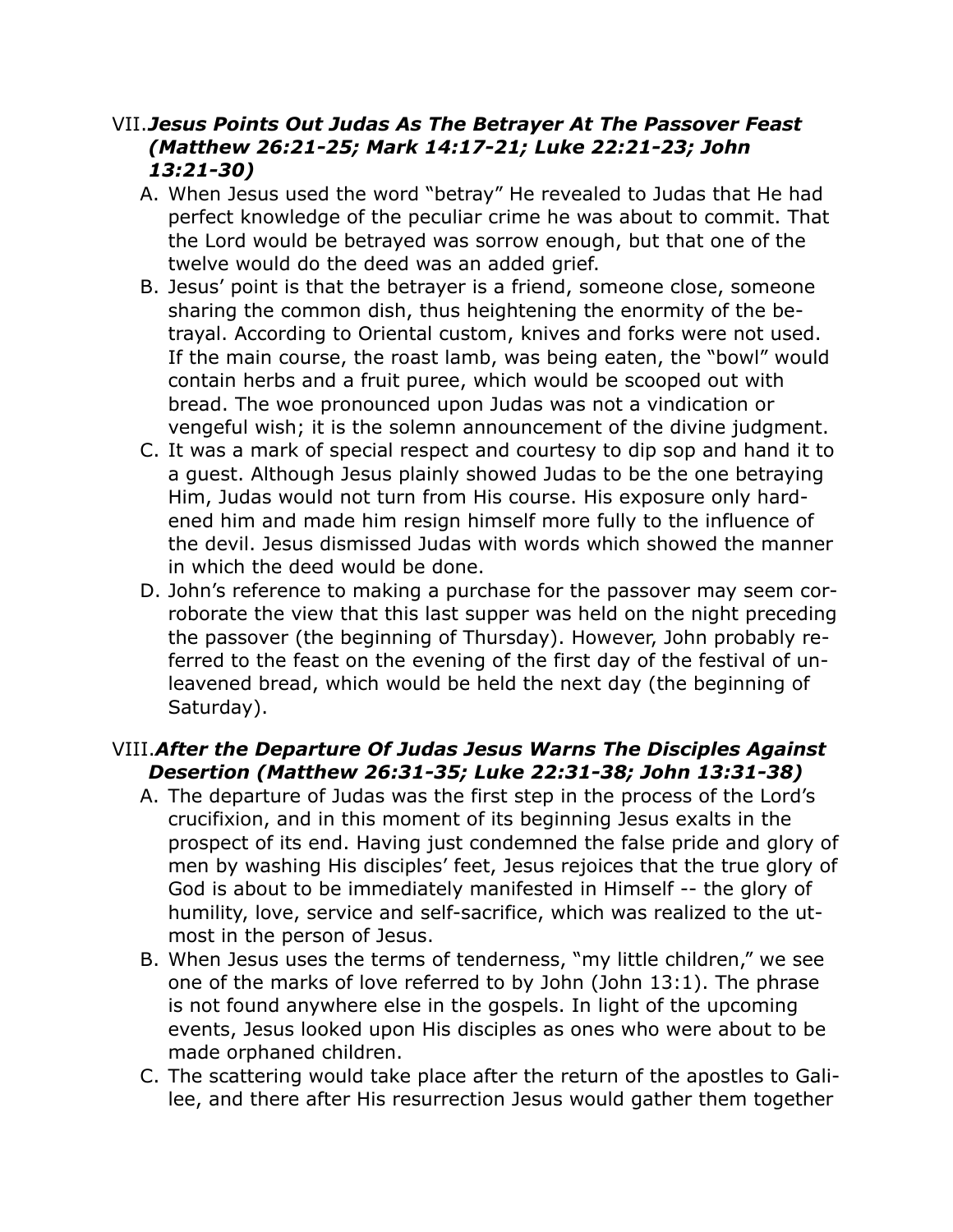as their shepherd. Peter was grieved at the prospect of separation and wanted to follow.

- D. The language mentioned by Luke suggests a repetition, to some degree, of Satan's conduct in the case of Job. Jesus, having insight into what was going on in the spirit world, prayed that Peter would be able to endure the trial. The language sadly intimates that Satan's test would leave him in need of repentance.
- E. Mark speaks of two cock-crowings and shows that the denial of Peter occurred between them. However, Luke and John speak of only one cock-crowing and place the denial of Jesus before it. Luke and John look upon the night in its entirety and speak of the cock-crowing at three in the morning, the signal of the dawning day. Mark looks at the night in detail and shows that the denials of Peter began at midnight, the time of the first cock-crowing, and were finished before the last, or about three in the morning.
- F. The Lord draws a contrast between the favor with which His messengers had been received on their former mission and the trials and persecutions which awaited them in their future course. If they had prepared then to be received with joy, they were to prepare now to be opposed with bitterness, for the rejection of the Master would be followed by the violent persecution of the servants.

## IX. *Jesus Institutes His Memorial (Matthew 26:26-29; Mark 14:22-25; Luke 22:17-20; 1 Corinthians 11:23-26)*

- A. As only unleavened bread was eaten during the passover meal, that kind of bread must have been used by our Lord. Catholics take the Lord's words literally when He said, "This is my body." They say that transubstantiation occurs; i.e., the bread and the wine become the literal body and blood when blessed by a priest.
- B. Luke distinguishes between the cup taken during and that taken after supper. The first belonged to the passover and the second to the Lord's supper. The word "wine" is never used in any of the accounts of the Lord's supper; the terms "cup" and "fruit of the vine" are always used.
- C. Eastern peoples used blood to make a pact or covenant. Christ represents Himself as the victim from which the blood was to be taken to ratify or seal the new covenant, and He made the cup the symbol of that blood. When the persons included are contemplated individually, the term "many" is employed on account of the vast number of them, for no one can count the ones for whom Christ died.
- D. The primary reason for Christ's death was the forgiveness of sins. The purpose of the supper is to bring the sacrifice of Christ and all its blessed results vividly to mind. In keeping the Lord's supper we proclaim to our own souls and to the world our trust in the death of Christ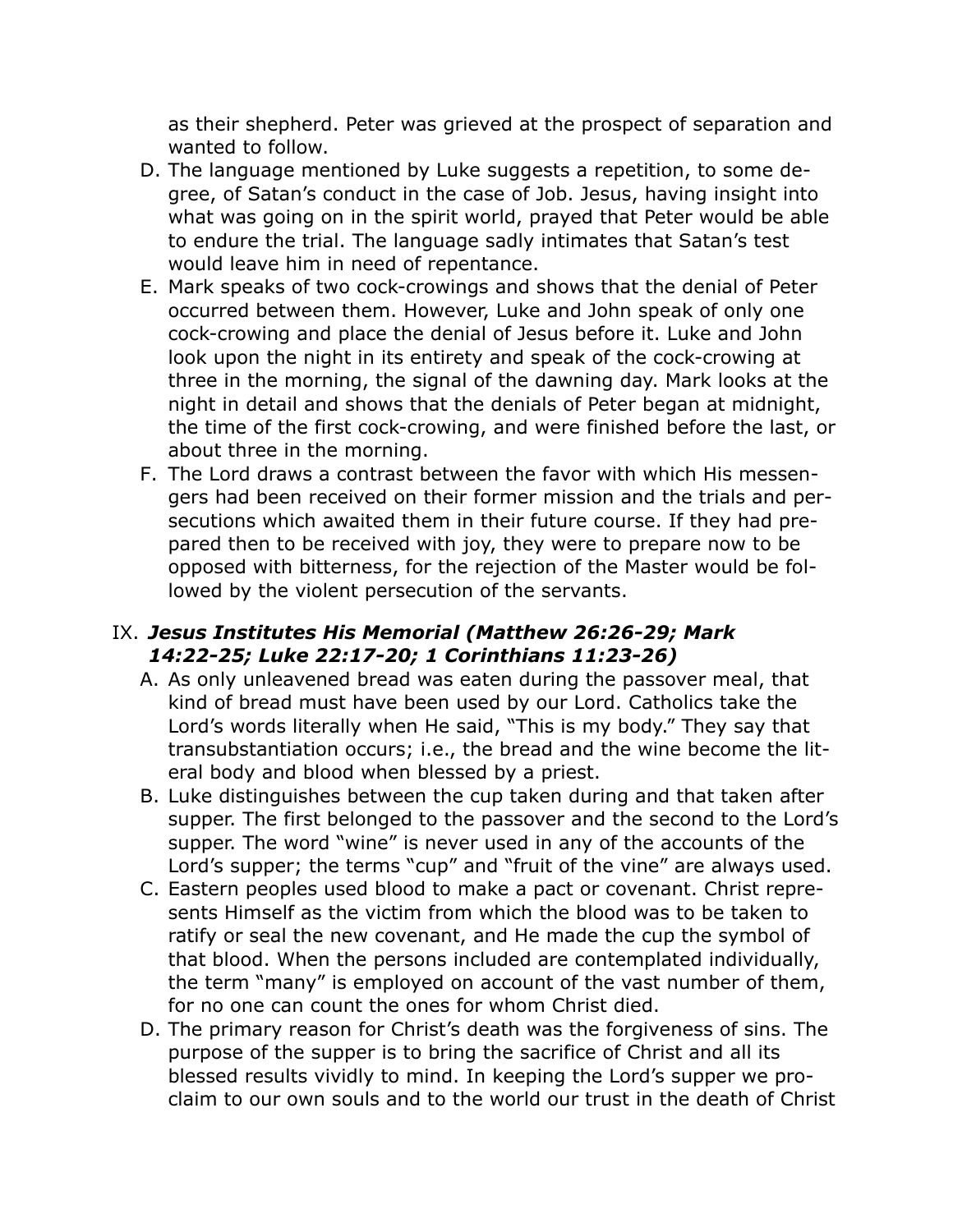and our hope that He will return and fulfill the expectations we have because of it.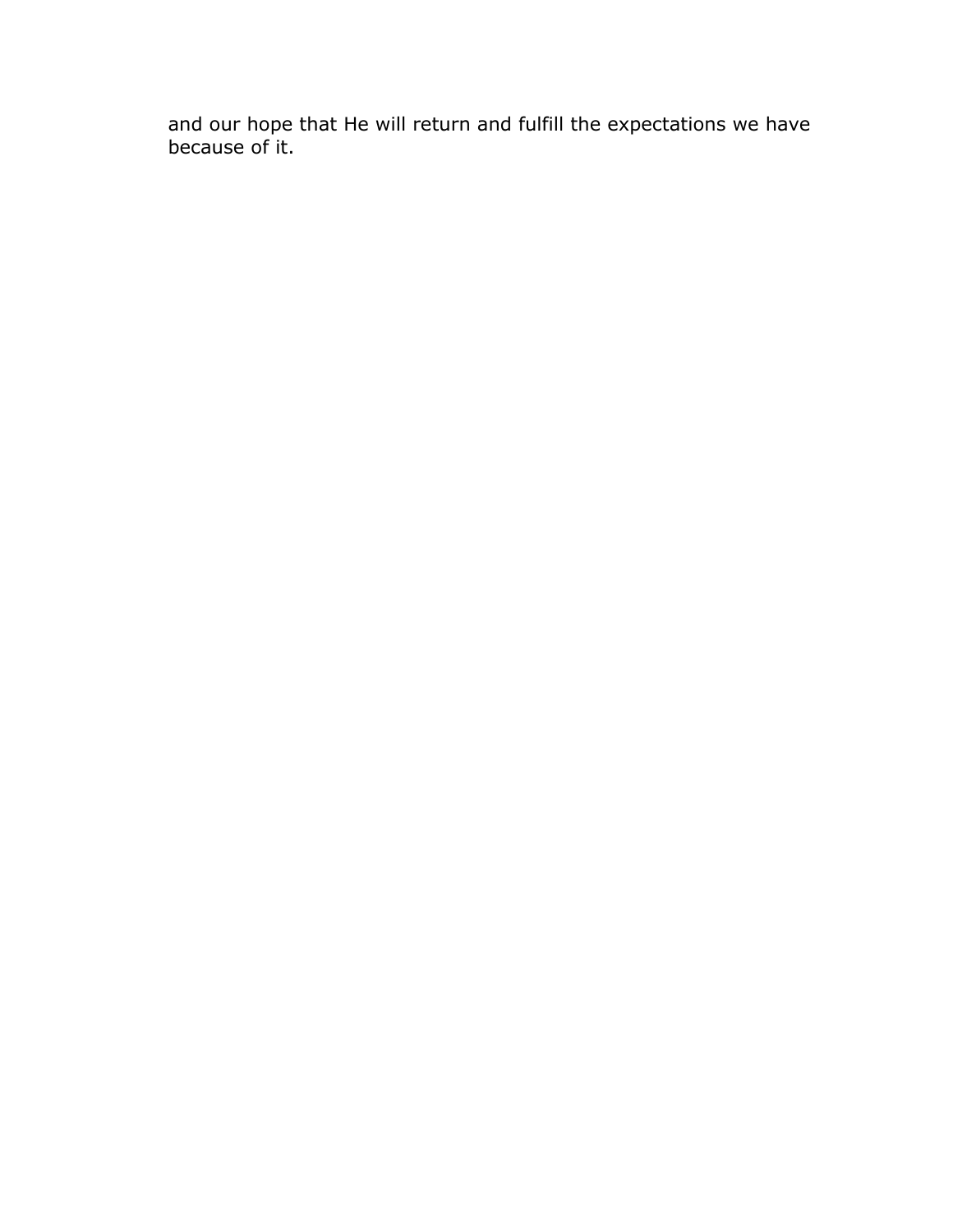## X. *The Farewell Discourse To His Disciples In The Upper Room (John 14:1-31)*

- A. Jesus sustained the spirits of His disciples by appealing to them to trust in the unseen Father. Although it is the cause of some debate, it seems as if Jesus is promising them the establishment of the church rather than a place in heaven.
- B. God is not approached by physical motion. Being a spirit, we must draw near to Him by spiritual means, and this is fully revealed to us in the person of Christ. Jesus also attests to the fact that He and the Father share the unity of nature and of character. To know one is to know the other.
- C. As Thomas asked for a physical instead of a spiritual way of approaching God, so Philip asked for a physical instead of a spiritual revelation of Him. The answer of Jesus tenderly rebuked Philip. A physical revelation of God would have been of little benefit to the disciples.
- D. One token of Christ's union with the Father would be manifested in the power of prayer made in His name. Another token of Christ's union with the Father is the sending of the Holy Spirit. The promise to send the Spirit is prefaced with the appeal to obey the commands of Christ.
- E. Expecting that Jesus would soon be an earthly king, Judas could not imagine how Jesus could have changed His plans as to now withdraw Himself completely from the world.
- F. Jesus had uttered the truth, but because the divine plan of salvation through the death, burial, resurrection and ascension of our Lord was incomplete, all the words which He had spoken were dimly understood, since they were related to and founded upon this incomplete plan.
- G. Jesus had told them completely of His return to the Father, that when they received the subsequent manifestations of it they might firmly believe. In a few hours the earthly teaching of Jesus would be interrupted by the coming of Satan. Jesus was constantly aware of Satan's hostile presence and was preparing for his last attack.

# XI. *The Discourse On The Way To Gethsemane (John 15:1-16:33)*

- A. The fact that Jesus had just given His disciples the fruit of the vine to drink as the symbol of His blood made the transition to the figure of the true vine easy and natural. Cleansing is brought about by hearing, believing and obeying His word. If we abide in Christ, our prayers will be such that they will fully agree with the will of God and will therefore be answered.
- B. The spirit of Christ compels us to perform deeds which cause men to glorify God. This also leads to abundant fruitfulness, and those who have this spirit will not only convert others, but will have a good spirit within them as well.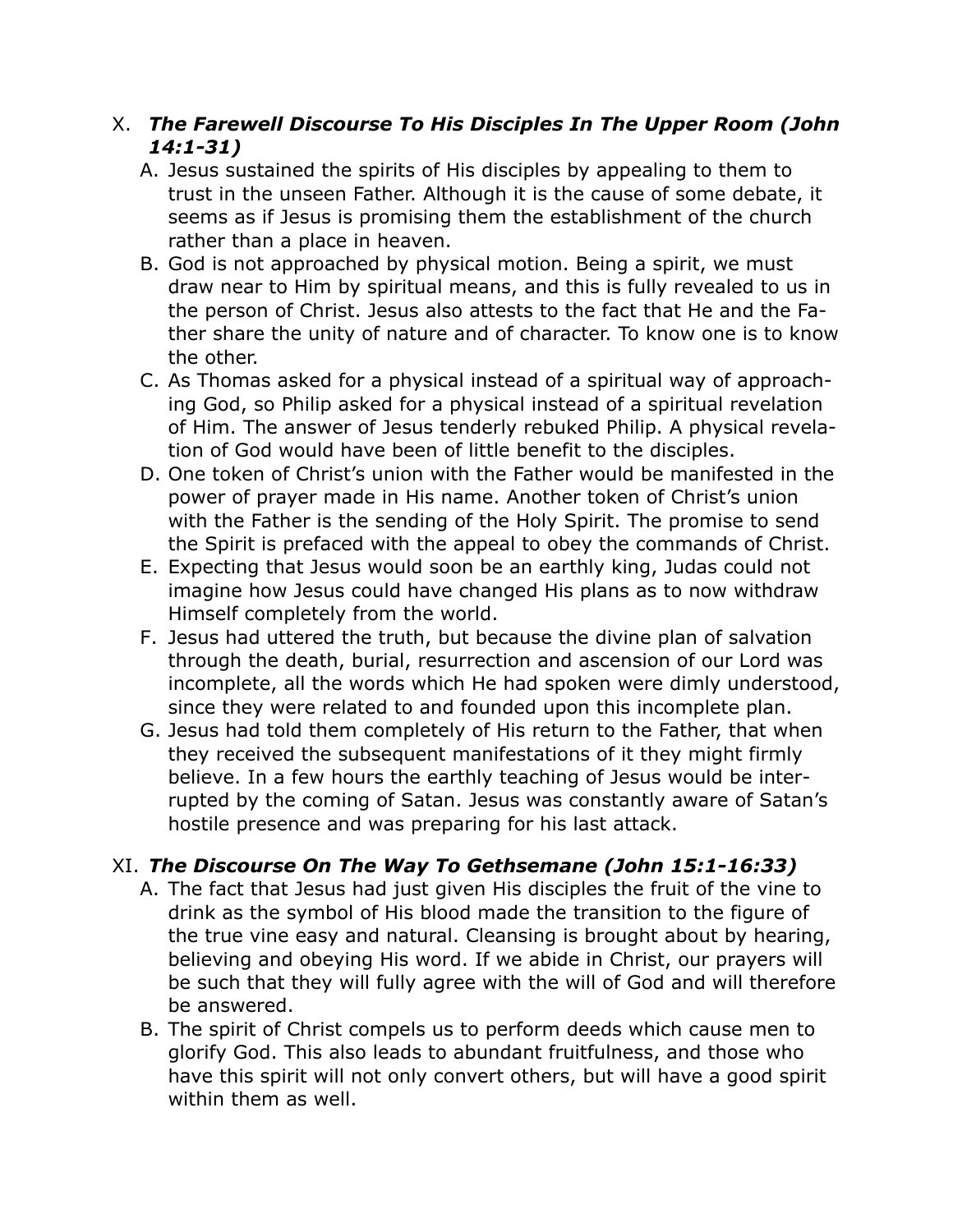- C. By perfect obedience Christ enjoyed a consciousness of the Father's presence and approval. By a like obedience the disciples might have a similar sense of His presence and approval and therefore a similar joy. Christians in the early ages were persecuted for bearing the name of Christ by those who were ignorant of God. However, this name, hateful to the world, was sweet to the disciples.
- D. Persecutors would not only take away religious privileges, but even life itself. They would do this as a religious act, esteeming Christians as such enemies of God that God would take pleasure in their death. While He was with His disciples, they were in no danger for He bore the brunt of persecution.
- E. The Holy Spirit's work would be to take the truths about Christ and, using the apostles as mouthpieces, convince the world of these truths. Sin, righteousness and judgment with its reward upon one and its punishment upon the other, are three fundamental doctrines of the gospel. The Spirit convinces the world that disbelief in Christ is its fatal sin, for belief in Christ leads to forgiveness, and to the unbelieving there is no forgiveness. The Holy Spirit would bring no new teaching. The Spirit would bring to mind of the apostles all the words which Jesus had spoken.
- F. The coming of the Spirit would make all things clear, and the mysteries about which the apostles now questioned would then be fully explained. Jesus entered heaven as our high priest and part of His priestly office is to make intercession for His people. The use of Christ's name for intercessory purposes was new to the apostles.
- G. Jesus' declaration that He has come from the Father and is about to return to the Father satisfies their inquiry. They feel that He is no longer talking in riddles. Their response to Jesus' straightforward declaration is a further confession of faith. The direct statement He made clarified their understanding and eliminated the need for further questioning.
- H. Jesus imparted to His disciples the information concerning His death and His provision for them that they might be calm and confident in the face of disillusionment and difficulty. Even in the hour of His greatest suffering He has an unshakable confidence in the victorious purpose of God.

## XII.*Christ's Intercessory Prayer (John 17:1-26)*

A. Jesus prayed for His glorification. All that He is about to go through will ultimately produce glory to the Father. All humanity was given into His hands that He might give life to that part of it which yielded itself to Him in true obedience and discipleship.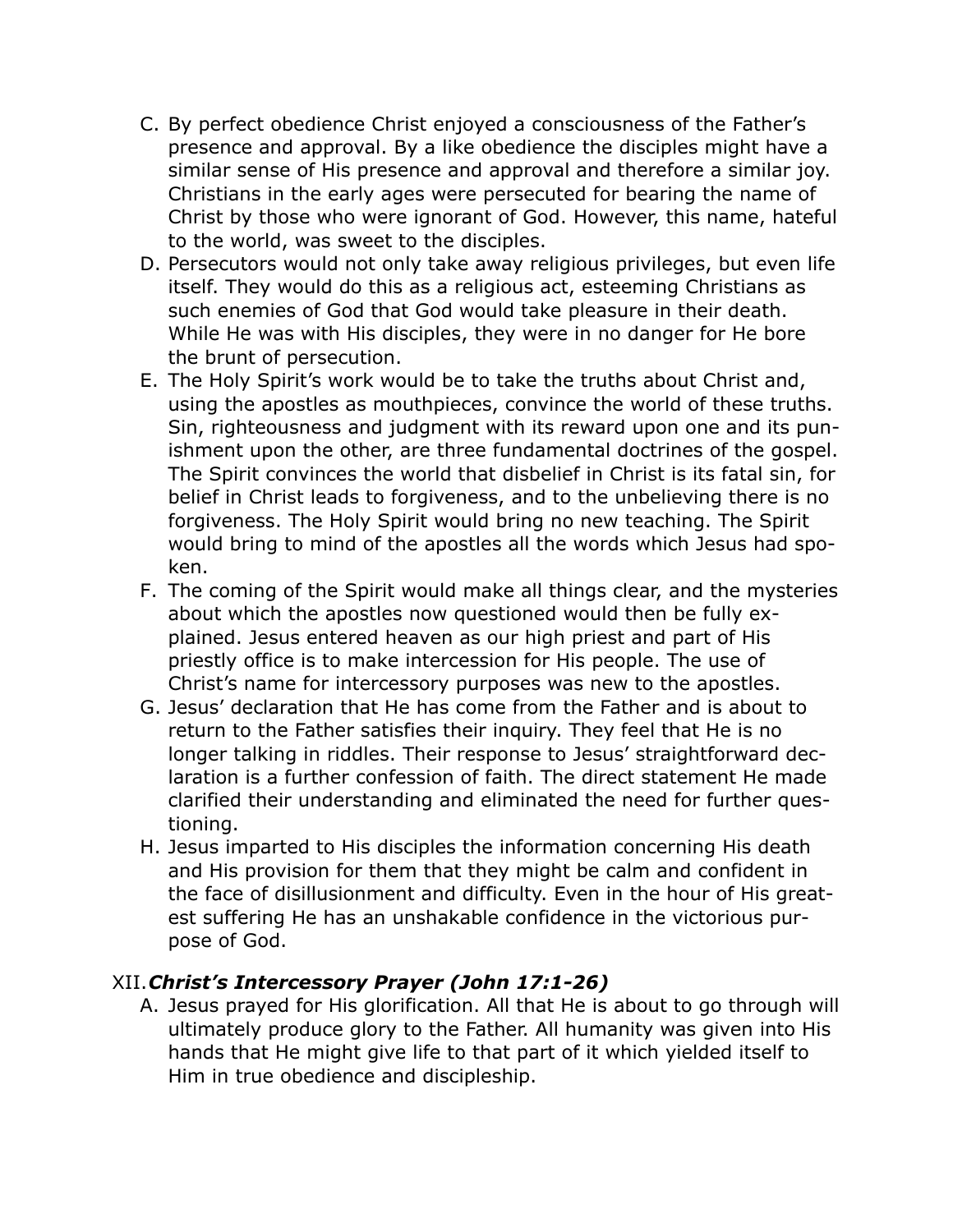- B. As He had finished that for which he had emptied Himself of His glory and entered the world, He asks that now, on His departure from the world, He may be reinstated and permitted to assume again that which He had laid aside (cf. Philippians 2:5-11).
- C. As a last plea He urges the necessity of the Father's care over the disciples since the Son will be no longer in this world to care for them. Jesus asks that their unity would be as perfect as that which existed between the Father and the Son.
- D. The reception of the Father's word had brought upon them the hatred of the world, thereby increasing their need of a heavenly blessing as a counterbalance to the curse of the world.
- E. Jesus prayed for their unity so that it might bring about the conversion of the world to the gospel. This unity that Jesus was seeking was not just a unity of differing personalities, but a unity based upon the truths of the gospel.
- F. While Jesus prayed that His disciples may enter the heavenly state, that state is not expressed as the end desired. He wishes them to be in that state that they may behold His glory. The glory of Christ is the fact that He is God's Son, and the love which accompanies that relationship. The world had rejected Christ's revelation, and had refused to know God, and had thus become unworthy of the privilege here asked for the disciples.

## XIII.*Jesus Suffers In Gethsemane (Matthew 26:30, 36-46; Mark 14:26, 32-42; Luke 22:39-46; John 18:1)*

- A. Gethsemane was about a half a mile from the city, and from what Luke says here and elsewhere, it seems that Jesus often resorted to it while in Jerusalem at the festivals (cf. Luke 21:37; John 18:2).
- B. As the hour of trial and temptation approached, Jesus fortified Himself by prayer. He wanted His disciples to do likewise because His arrest would involve them also in temptations which He foresaw that they would not be able to withstand.
- C. It is very touching that Jesus, while seeking heavenly aid in the hour of trial, also manifested a desire for human sympathy. All of the eleven apostles were with Him in the garden, and the three most capable of sympathizing with Him were stationed nearer to Him than the rest.
- D. Although Jesus possessed a dual nature (both God and man), Christ had to endure the trials as a man. The divine in Him did not interfere with His greatest appointment. His prayer in the garden, therefore, was the cry of His humanity for deliverance. The prayer in the garden had been the inner purpose of His entire life (cf. John 5:30; 6:38).
- E. Jesus prays that if it is the Father's purpose that His "cup" be taken from Him, then that is what He deeply desires. More deeply still,